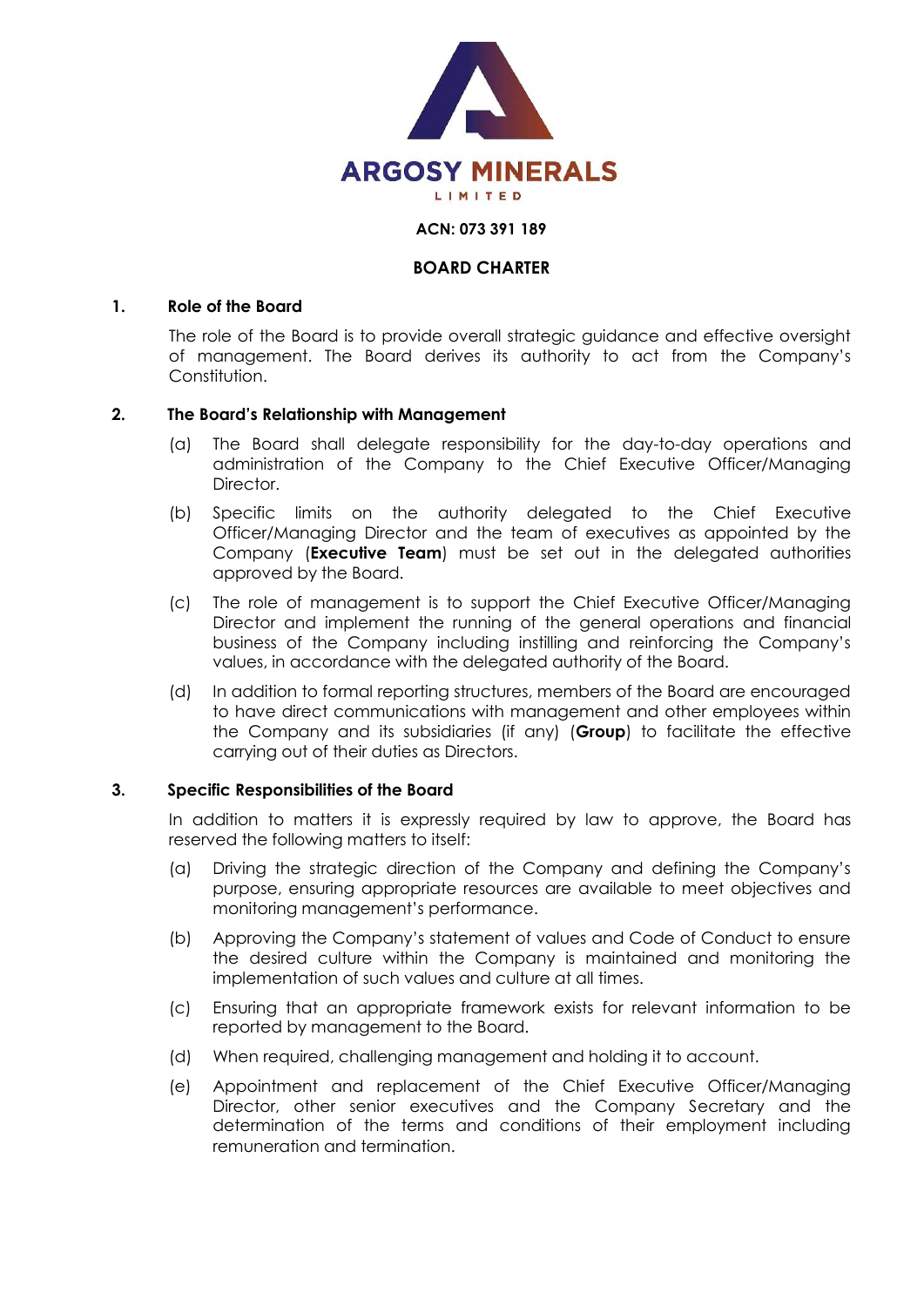- (f) Approving the Company's remuneration framework and ensuring it is aligned with the Company's purpose, values, strategic objectives and risk appetite.
- (g) Monitoring the timeliness and effectiveness of reporting to shareholders.
- (h) Reviewing and ratifying systems of audit, risk management (for both financial and non-financial risk) and internal compliance and control, codes of conduct and legal compliance to minimise the possibility of the Company operating beyond acceptable risk parameters.
- (i) Approving and monitoring the progress of major capital expenditure, capital management and significant acquisitions and divestitures.
- (j) Approving and monitoring the budget and the adequacy and integrity of financial and other reporting such that the financial performance of the Company has sufficient clarity to be actively monitored.
- (k) Approving the annual, half yearly and quarterly accounts.
- (l) Approving significant changes to the organisational structure.
- (m) Approving decisions affecting the Company's capital, including determining the Company's dividend policy and declaring dividends.
- (n) Recommending to shareholders the appointment of the external auditor as and when their appointment or re-appointment is required to be approved by them (in accordance with the ASX Listing Rules if applicable).
- (o) Ensuring a high standard of corporate governance practice and regulatory compliance and promoting ethical and responsible decision making.
- (p) Procuring appropriate professional development opportunities for Directors to develop and maintain the skills and knowledge needed to perform their role as Directors effectively and to deal with new and emerging business and governance issues.

### **4. Composition of the Board**

- (a) The Board should comprise Directors with a mix of qualifications, experience and expertise which will assist the Board in fulfilling its responsibilities, as well as assisting the Company in achieving growth and delivering value to shareholders.
- (b) In appointing new members to the Board, consideration must be given to the demonstrated ability and also future potential of the appointee to contribute to the ongoing effectiveness of the Board, to exercise sound business judgement, to commit the necessary time to fulfil the requirements of the role effectively and to contribute to the development of the strategic direction of the Company.
- (c) The composition of the Board is to be reviewed regularly against the Company's Board skills matrix prepared and maintained by the nominations committee to ensure the appropriate mix of skills and expertise is present to facilitate successful strategic direction and to deal with new and emerging business and governance issues.
- (d) Where practical, the majority of the Board should be comprised of nonexecutive Directors who can challenge management and hold them to account as well as represent the best interests of the Company and its shareholders as a whole rather than those of individual shareholders or interest groups. Where practical, at least 50% of the Board should be independent.
- (e) An independent Director is a director who is free of any interest, position or relationship that might influence, or reasonably be perceived to influence, in a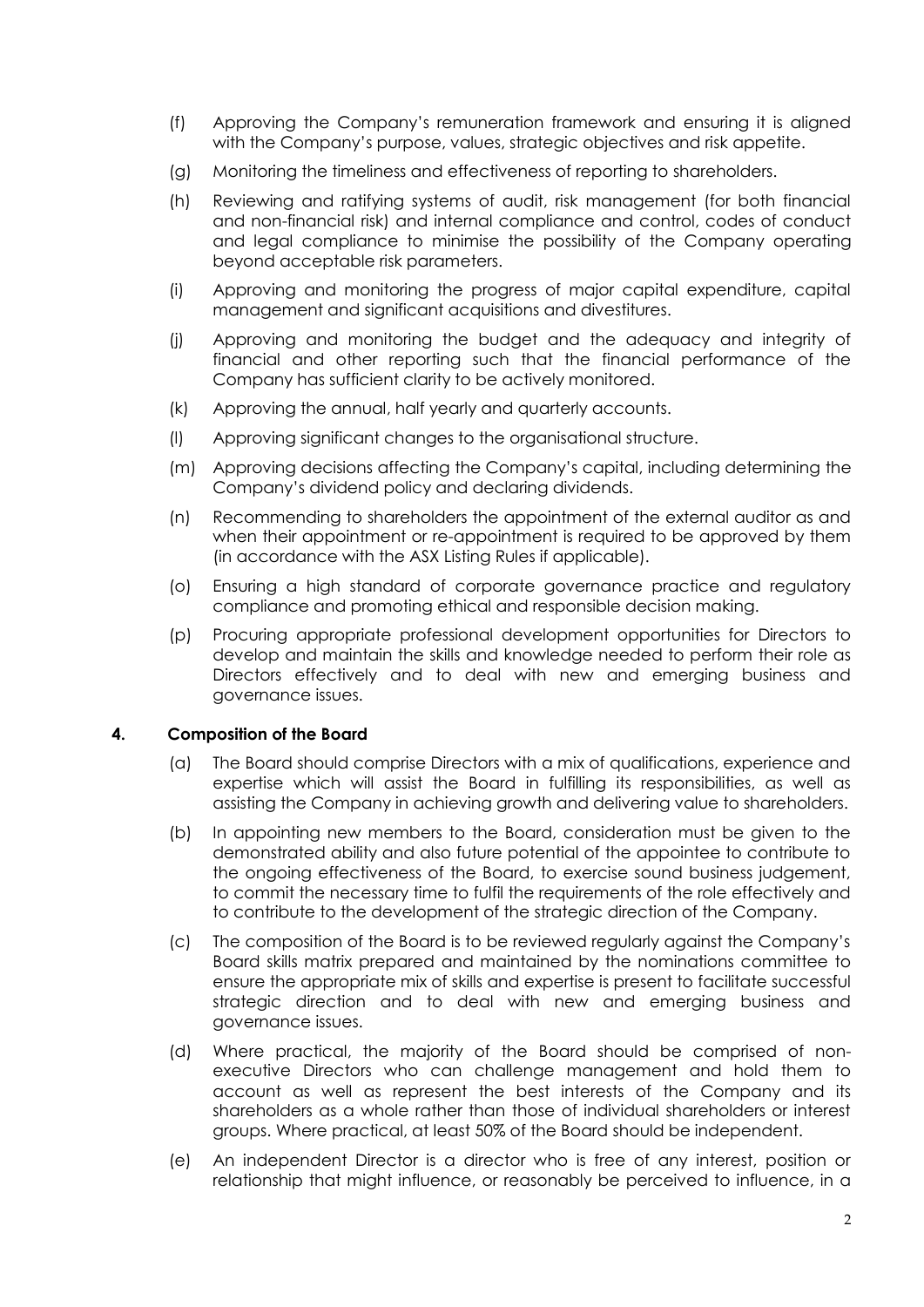material respect his or her capacity to bring an independent judgement to bear on issues before the Board and to act in the best interests of the Company as a whole rather than in the interests of an individual shareholder or other party.

- (f) In considering whether a Director is independent, the Board should consider the definition of what constitutes independence as detailed in Box 2.3 of the ASX Corporate Governance Council's *Corporate Governance Principles and Recommendations 4th Edition* as set out in Annexure A (**Independence Tests**).
- (g) Prior to the Board proposing re-election of non-executive Directors, their performance will be evaluated by the remuneration and nomination committee to ensure that they continue to contribute effectively to the Board.
- (h) The Company must disclose the length of service of each Director in, or in conjunction with, its annual report (**Annual Report**).
- (i) The Company must disclose the relevant qualifications and experience of each member of the Board in, or in conjunction with, its Annual Report.

# **5. Director Responsibilities**

- (a) Where a Director has an interest, position or relationship of the type described in the Independence Tests, but the Board is of the opinion that it does not compromise the independence of the Director, the Company must disclose the nature of the interest or relationship in question and an explanation of why the Board is of that opinion.
- (b) Directors must disclose their interests, positions or relationships. The independence of the Directors should be regularly assessed by the Board in light of the interests disclosed by them.
- (c) Directors are expected to bring their independent views and judgement to the Board and must declare immediately to the Board any potential or active conflicts of interest.
- (d) Directors must declare immediately to the Board, and the Board will determine whether to declare to the market, any loss of independence.
- (e) No member of the Board (other than a Managing Director) may serve for more than three years or past the third annual general meeting following their appointment, whichever is the longer, without being re-elected by the shareholders.

## **6. The Role of the Chairman**

- (a) The Chairman of the Board is responsible for the leadership of the Board, ensuring it is effective, setting the agenda of the Board, conducting the Board meetings, ensuring then approving that an accurate record of the minutes of Board meetings is held by the Company and conducting the shareholder meetings.
- (b) Where practical, the Chairman of the Board should be a non-executive Director. If a Chairman of the Board ceases to be an independent Director then the Board will consider appointing a lead independent Director.
- (c) Where practical, the Chief Executive Officer/Managing Director should not be the Chairman of the Board of the Company during his term as Chief Executive Officer/Managing Director or in the future.
- (d) The Chairman of the Board must be able to commit the time to discharge the role effectively.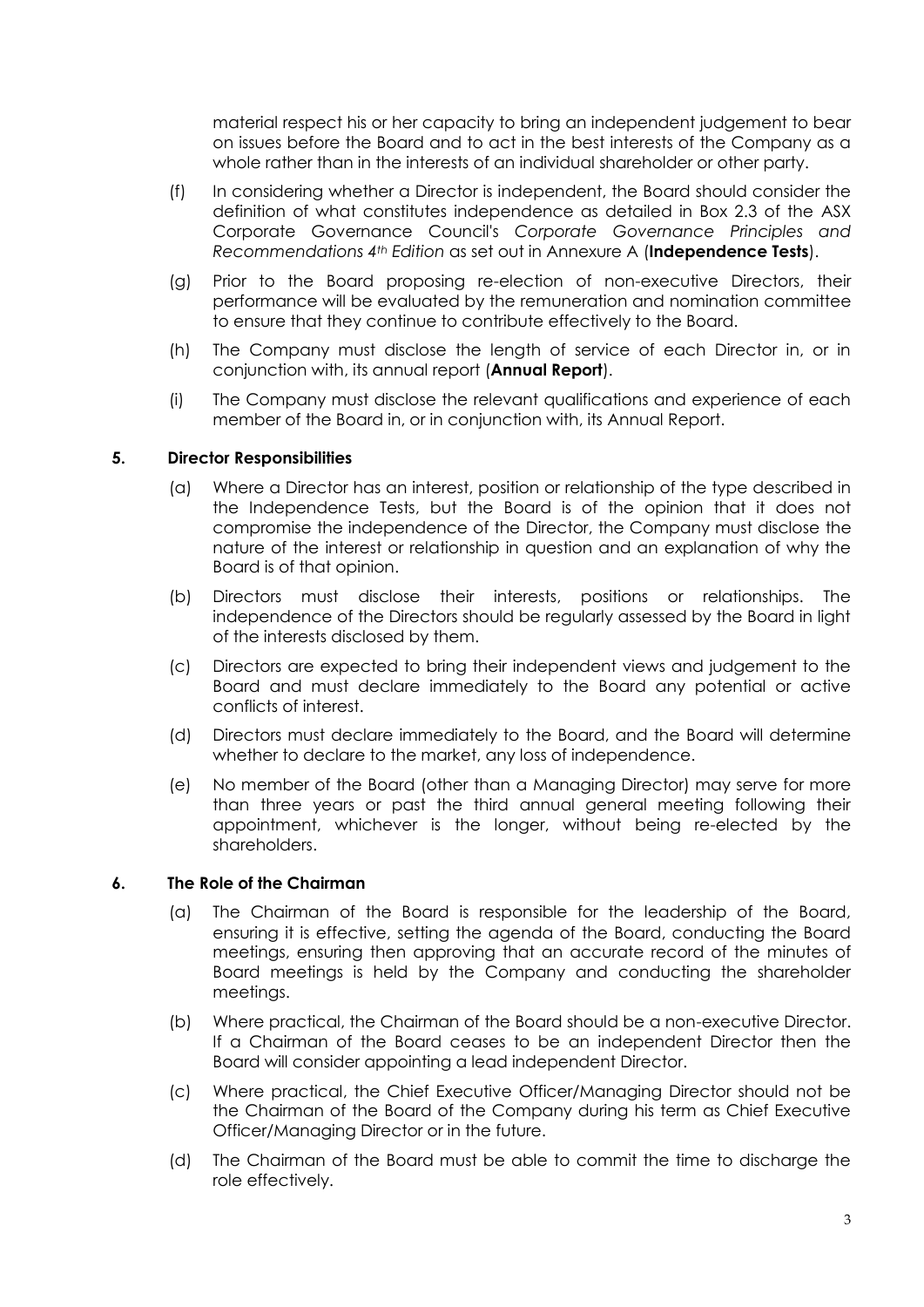- (e) The Chairman of the Board should facilitate the effective contribution of all Directors and promote constructive and respectful relations between Board members and management.
- (f) In the event that the Chairman of the Board is absent from a meeting of the Board then the Board shall appoint a Chairman for that meeting in an acting capacity.

# **7. Board Committees**

- (a) Once the Board is of a sufficient size and structure, reflecting that the Company's operations are of a sufficient magnitude, to assist the Board in fulfilling its duties, the Board must establish the following committees, each with written charters:
	- (i) audit and risk committee;
	- (ii) remuneration committee; and
	- (iii) nomination committee.
- (b) The charter of each committee must be approved by the Board and reviewed following any applicable regulatory changes.
- (c) The Board will ensure that the committees are sufficiently funded to enable them to fulfil their roles and discharge their responsibilities.
- (d) Members of committees are appointed by the Board. The Board may appoint additional Directors to committees or remove and replace members of committees by resolution.
- (e) The Company must disclose the members and Chairman of each committee in, or in conjunction with, its Annual Report.
- (f) The minutes of each committee meeting shall be provided to the Board at the next occasion the Board meets following approval of the minutes of such committee meeting.
- (g) The Company must disclose in, or in conjunction with, its Annual Report, in relation to each reporting period relevant to a committee, the number of times each committee met throughout the period and the individual attendances of the members at those committee meetings.
- (h) Where the Board does not consider that the Company will benefit from a particular separate committee:
	- (i) the Board must carry out the duties that would ordinarily be assigned to that committee under the written terms of reference for that committee; and
	- (ii) the Company must disclose in, or in conjunction with, its Annual Report:
		- (A) the fact a committee has not been established; or
		- (B) if an audit and risk committee has not been established, the processes the Board employs that independently verify and safeguard the integrity of its financial reporting, including the processes for the appointment and removal of the external auditor and the rotation of the audit engagement partner, and the process it employs for overseeing the Company's risk management framework.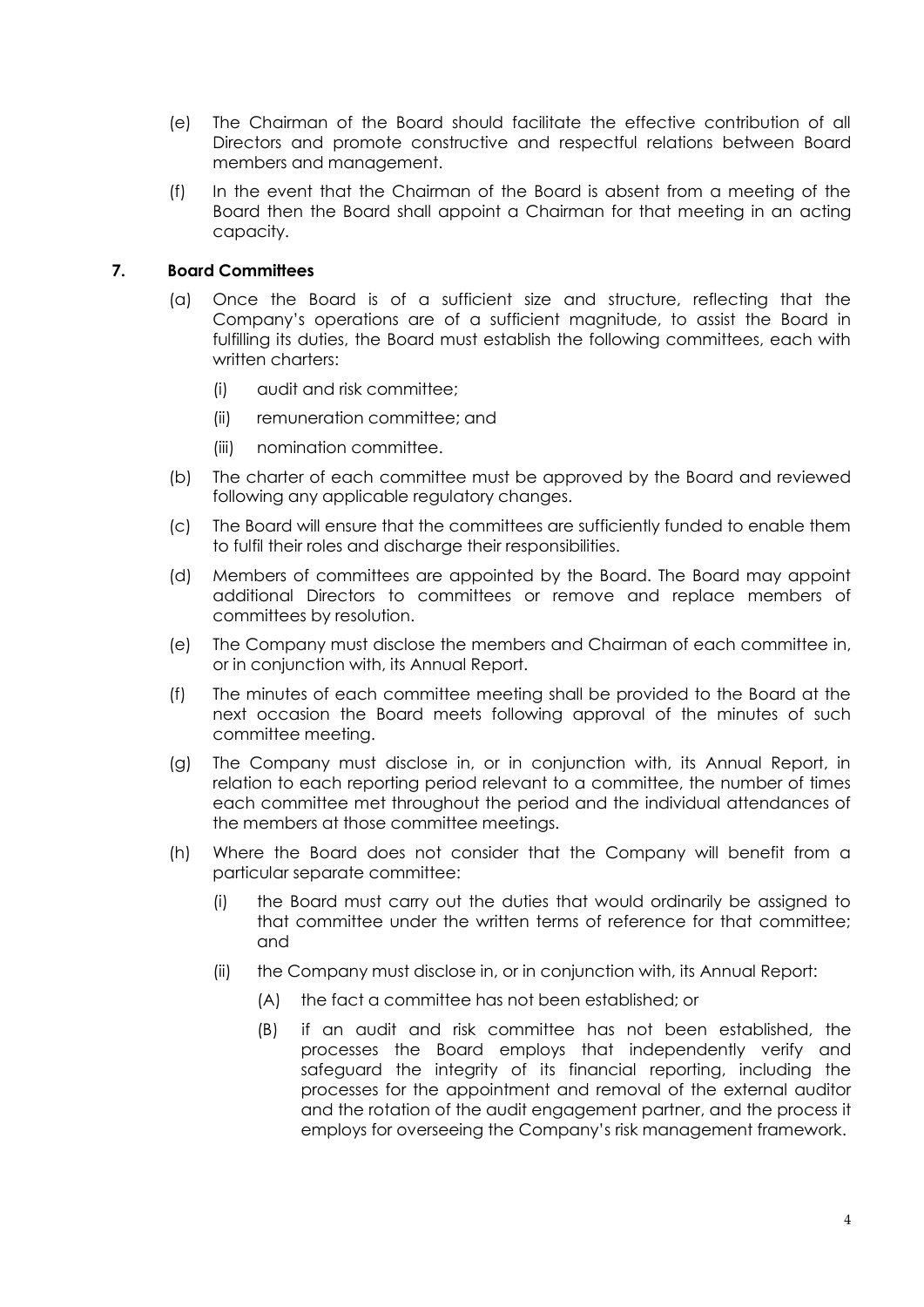## **8. Board Meetings**

- (a) The Directors may determine the quorum necessary for the transaction of business at a meeting, however, until otherwise determined, there must be two Directors present at a meeting to constitute a quorum.
- (b) The Board will schedule formal Board meetings at least quarterly and hold additional meetings, including by telephone, as may be required.
- (c) Non-executive Directors may confer at scheduled times without management being present.
- (d) The minutes of each Board meeting shall be prepared by the Company Secretary, approved by the Chairman of the Board and circulated to Directors after each meeting.
- (e) The Company Secretary shall ensure that the business at Board and committee meetings is accurately captured in the minutes.
- (f) The Company Secretary shall co-ordinate the timely completion and distribution of Board and committee papers for each meeting of the Board and any committee.
- (g) Minutes of meetings must be approved at the next Board meeting.
- (h) Further details regarding Board meetings are set out in the Company's Constitution.

# **9. The Company Secretary**

- (a) When requested by the Board, the Company Secretary will facilitate the flow of information of the Board, between the Board and its committees and between senior executives and non-executive Directors.
- (b) The Company Secretary is accountable directly to the Board, through the Chairman of the Board, on all matters to do with the proper functioning of the Board.
- (c) The Company Secretary is to facilitate the induction and professional development of Directors.
- (d) The Company Secretary is to facilitate and monitor the implementation of Board policies and procedures.
- (e) The Company Secretary is to provide advice to the Board on corporate governance matters, the application of the Company's Constitution, the ASX Listing Rules and applicable other laws.
- (f) All Directors have access to the advice and services provided by the Company Secretary.
- (g) The Board has the responsibility for the appointment and removal, by resolution, of the Company Secretary.

## **10. Access to Advice**

- (a) All Directors have unrestricted access to Company records and information except where the Board determines that such access would be adverse to the Company's interests.
- (b) All Directors will receive briefings on material developments in laws, regulations and accounting standards relevant to the Company.